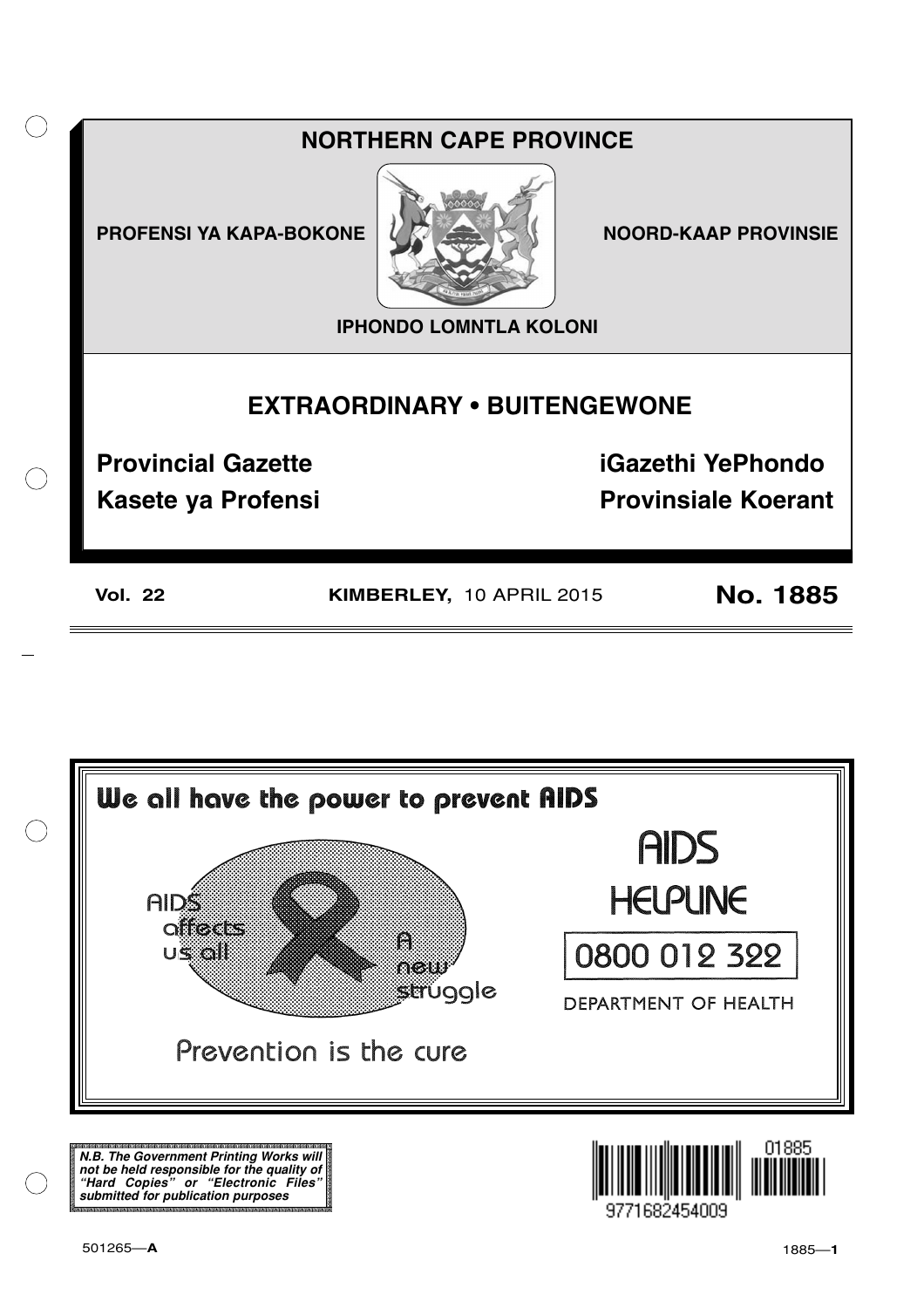#### **PROVINCE OF THE NORTHERN CAPE**

**2** No. 1885 PROVINCIAL GAZETTE EXTRAORDINARY, 10 FEBRUARY 2015

#### **ANNUAL PRICE INCREASE FOR PUBLICATION OF A LIQUOR LICENCE:**

#### **FOR THE FOLLOWING PROVINCES: (AS FROM 1 APRIL 2015)**

Page Gazette No.

**NORTHERN CAPE LIQUOR LICENCES**: R221.00.

**GAUTENG LIQUOR LICENCES:** R221.00.

**ALL OTHER PROVINCES:** R134.70.

No.<br>No. No.

#### **CONTENTS**

## **INHOUD** No. No.

Bladsy Koerant No.

#### **GENERAL NOTICES**

| 23 | Northern Cape Liquor Act, 2008: Notice<br>of intention to apply in terms of section                                                   | 4 | 1885 |
|----|---------------------------------------------------------------------------------------------------------------------------------------|---|------|
| 24 | do.: Notice of intention to apply in terms<br>of section 20 (1) (d) of the Act for the per-<br>manent/temporary transfer of a licence |   |      |
|    |                                                                                                                                       | 8 | 1885 |

|     | <b>ALGEMENE KENNISGEWINGS</b>                                                                                      |   |      |
|-----|--------------------------------------------------------------------------------------------------------------------|---|------|
| 885 | 23 Noord-Kaap Drankwet, 2008: Kennis-<br>gewing van voorneme om kragtens<br>artikel 20 van die Wet vir 'n lisensie |   |      |
|     | 24 do.: Kennisgewing van voorneme om                                                                               | 5 | 1885 |
|     | kragtens artikel 20 (1) (d) van die wet vir                                                                        |   |      |
| 885 | die permanente/tydelike oordrag van<br>lisensie na 'n ander perseel aansoek te                                     |   |      |
|     | doen                                                                                                               | 9 | 885  |

## **IMPORTANT NOTICE**

**WHEN SUBMITTING LIQUOR NOTICES FOR PUBLICATION, CONTACT PARTICULARS ARE AS FOLLOWS:**

#### **PHYSICAL ADDRESS:**

Government Printing Works 149 Bosman Street Pretoria

#### **POSTAL ADDRESS:**

Private Bag X85 Pretoria 0001

#### **EMAIL ADDRESS AND FAX NUMBER:**

#### **Gazette Submissions:**

Fax No. (012) 748-6030 E-mail: submit.egazette@gpw.gov.za

#### **CONTACT PERSON FOR SUBSCRIBERS:**

Mrs M. Toka Tel. No. (012) 748-6066/6058 Fax No. (012) 323-9574

#### Important Announcement:

Please take note that from 1 April 2010 all Northern Cape Liquor Licence Applications will be published in its own Extra Ordinary Provincial Gazette.

- The publication date will be the First Friday of each month. ø
- $\blacksquare$ The closing date must be sent with the application (Form 2).
- Closing time: 12h00.  $\blacksquare$
- Proof of payment (R221.00) must be sent with the application (Form 2).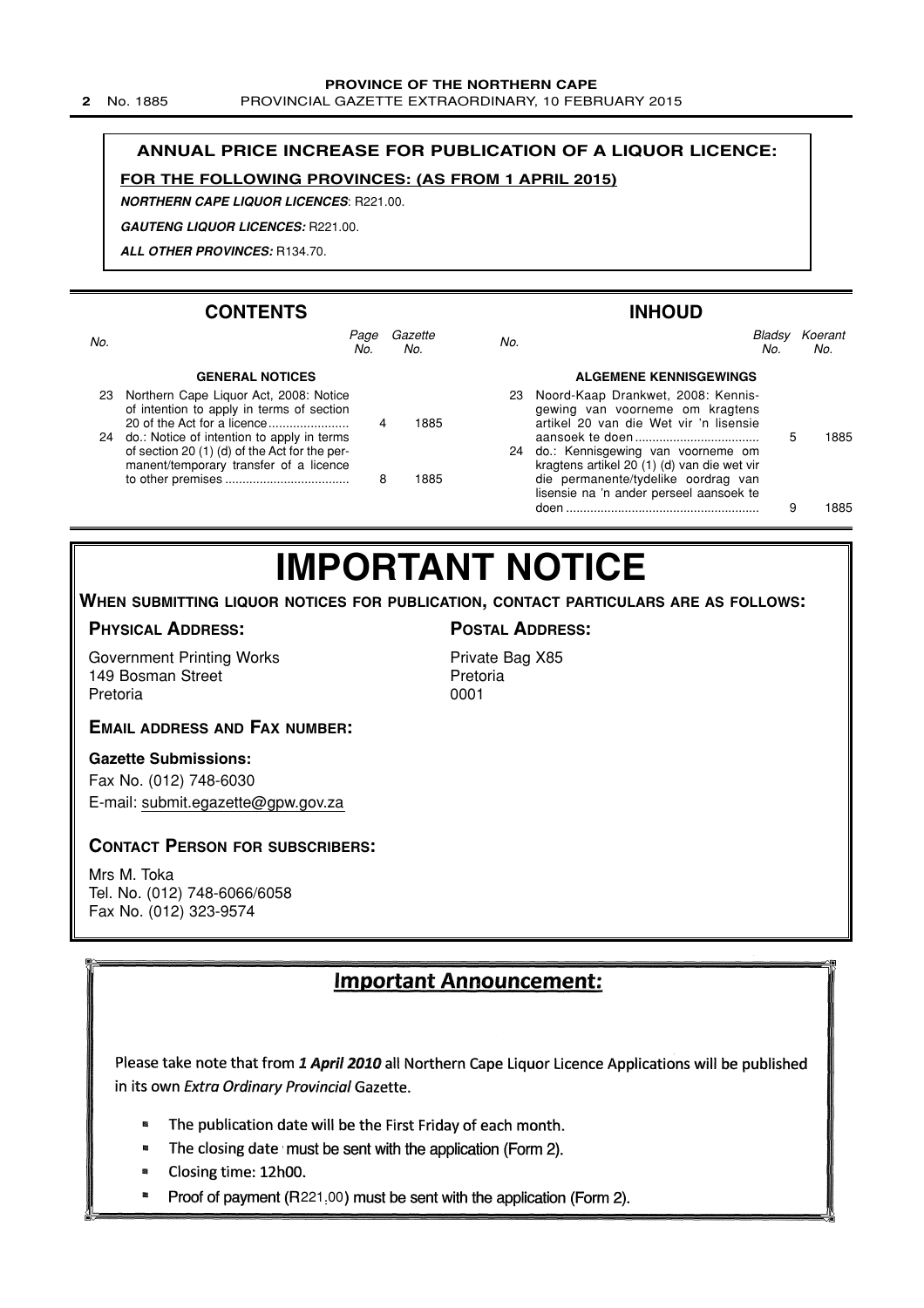**IMPORTANT ANNOUNCEMENT 2015** The closing time is **15:00** sharp on the following days: APPLICATIONS FOR NORTHERN CAPE LIQUOR LICENCES Closing times for **23 January,** Friday, for the issue of Friday **6 February 2015 20 February,** Friday, for the issue of Friday **6 March 2015 25 March,** Wednesday, for the issue of Friday **10 April 2015 22 April,** Wednesday, for the issue of Friday **8 May 2015 22 May,** Friday, for the issue of Friday **5 June 2015 19 June,** Friday, for the issue of Friday **3 July 2015 24 July,** Friday, for the issue of Friday **7 August 2015**

- **21 August,** Friday, for the issue of Friday **4 September 2015**
- **17 September,** Thursday, for the issue of Friday **2 October 2015** ▼ ▼ ▼ ▼ ▼ ▼ ▼ ▼ ▼ ▼ ▼ ▼
- **23 October,** Friday, for the issue of Friday **6 November 2015**
- **20 November,** Friday, for the issue of Friday **4 December 2015**
- **23 December,** Wednesday, for the issue of Friday **8 January 2016**

## **BELANGRIKE AANKONDIGING**

Sluitingstye vir

## AANSOEKE VIR

## NOORD-KAAP DRANKLISENSIES

Die sluitingstyd is stiptelik **15:00** op die volgende dae:

- **23 Januarie,** Vrydag, vir die uitgawe van Vrydag **6 Februarie 2015**
- **20 Februarie,** Vrydag, vir die uitgawe van Vrydag **6 Maart 2015** ▼ ▼ ▼ ▼ ▼ ▼ ▼ ▼ ▼ ▼ ▼ ▼
- **25 Maart,** Woensdag, vir die uitgawe van Vrydag **10 April 2015**
- **22 April,** Woensdag, vir die uitgawe van Vrydag **8 Mei 2015**
- **22 Mei,** Vrydag, vir die uitgawe van Vrydag **5 Junie 2015**
- **19 Junie,** Vrydag, vir die uitgawe van Vrydag **3 Julie 2015**
- **24 Julie,** Vrydag, vir die uitgawe van Vrydag **7 Augustus 2015**
- **21 Augustus,** Vrydag, vir die uitgawe van Vrydag **4 September 2015**
- **17 September,** Donderdag, vir die uitgawe van Vrydag **2 Oktober 2015**
- **23 Oktober,** Vrydag, vir die uitgawe van Vrydag **6 November 2015**
- **20 November,** Vrydag, vir die uitgawe van Vrydag **4 Desember 2015**
- **23 Desember,** Woensdag, vir die uitgawe van Vrydag **8 Januarie 2016**

**2015**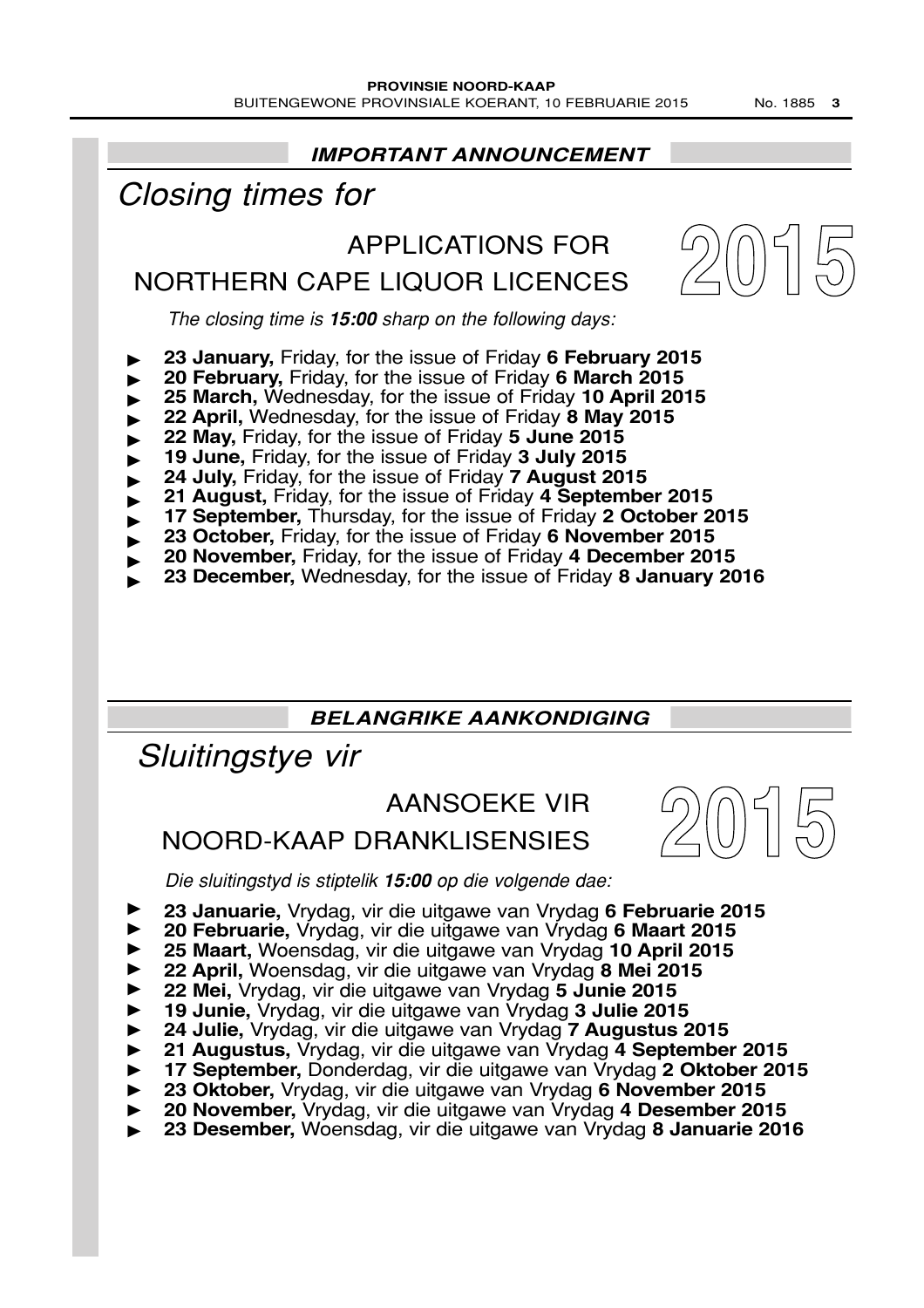### **PROVINCE OF THE NORTHERN CAPE**

**4** No. 1885 PROVINCIAL GAZETTE EXTRAORDINARY, 10 FEBRUARY 2015

## GENERAL NOTICES

#### **NOTICE 23 OF 2015**

#### **FORM 2**

NOTICE OF INTENTION TO APPLY IN TERMS OF SECTION 20 OF THE ACT FOR A LICENCE [Reg. 4 (1)]

NORTHERN CAPE LIQUOR ACT, 2008

Notice is hereby given that it is the intention to lodge the above-mentioned application, particulars of which appear hereunder, with the Northern Cape Liquor Board.

| 1.                  | 2.                                                                                                                                                                                  | 3.                             | 4.                                 | 5.                                                                                                              | 6.                                                                           |
|---------------------|-------------------------------------------------------------------------------------------------------------------------------------------------------------------------------------|--------------------------------|------------------------------------|-----------------------------------------------------------------------------------------------------------------|------------------------------------------------------------------------------|
| Municipality        | Full name, street and postal<br>address of applicant                                                                                                                                | Kind of licence<br>applied for | Kind of<br>liquor to<br>be sold    | Name under which<br>business is to be<br>conducted and full<br>address of premises                              | Extra Items<br>to be sold<br>[section 4 (5)<br>$(a)$ and $(b)$ ]             |
| <b>GAMAGARA</b>     | Malgas Holdings CC, Reg. No.<br>2011/101295/23. Address of<br>registered office: Zommerlust<br>Centre, 9 Rietbok Street,<br>Kathu, 8446. Postal address:<br>PO Box 648, Kathu, 8446 | <b>Liquor Store</b>            | All kinds of<br>liquor             | Malgas Liquor Store,<br>No. 828, no street<br>names, Dibeng,<br>Erf 828                                         | N/a                                                                          |
| GAMAGARA            | Malgas Holdings CC, Reg. No.<br>2011/101295/23. Address of<br>registered office: Zommerlust<br>Centre, 9 Rietbok Street,<br>Kathu, 8446. Postal address:<br>PO Box 648, Kathu, 8446 | Tavern                         | All kinds of<br>liquor             | Club Vintage,<br>No. 828, no street<br>names, Dibeng,<br>Erf 828                                                | N/a                                                                          |
| GAMAGARA            | <b>Makana Dickson Libuko</b>                                                                                                                                                        | Nzolo Tavern                   | All kinds                          | Stand 3679,<br>Mapoteng, Kathu,<br>8447                                                                         | African Foods,<br>Sea Foods.<br>Assorted soft<br>drinks                      |
| <b>GAMAGARA</b>     | Toripoint (Pty) Ltd.<br>66 Ontdekkers Rd,<br>P.O. Box 7383, Westgate,<br>Roodepoort, Gauteng, 1724                                                                                  | Restaurant<br>Liquor Licence   | All kinds of<br>liquor             | Forty 9er's, Erf 5120,<br>Frikkie Meyer Street,<br>Kathu                                                        | Include place<br>of amusement<br>for allowing<br>Limited Pay<br>out Machines |
| <b>GAMAGARA</b>     | Toripoint (Pty) Ltd,<br>66 Ontdekkers Rd,<br>P.O. Box 7383, Westgate,<br>Roodepoort, Gauteng, 1724                                                                                  | Restaurant<br>Liquor Licence   | All kinds of<br>liquor             | Forty 9er's, Erf 5120,<br>Frikkie Meyer Street,<br>Kathu                                                        | Include place<br>of amusement<br>for allowing<br>Limited Pay<br>out Machines |
| <b>GASEGONYANA</b>  | Nonyane KR, Lotlhakeng<br>Section, Batlharos, P/Bag<br>X1532, Postnet No. 579,<br>Kuruman                                                                                           | <b>Liquor Store</b>            | All kinds of<br>liquor             | Kedino Liquor Store,<br>Lotlhakeng Section,<br>Batlharos Village,<br>Kuruman                                    | 4(5)(6)                                                                      |
| <b>GASEGONYANE</b>  | The Queens Corner, Beauty<br>Shop, Erf No. 56, Botterboom<br>Crescent, Bestwood Estate,<br>Kathu                                                                                    | Restaurant<br>License          | All kinds of<br>liquor             | Batlharos Pub & Grill,<br>Erf No. 1633,<br>Batlharos Main Road,<br>Batlharos, 8476                              | Sec. 4 (5)<br>$(a)$ $(b)$                                                    |
| <b>GASEGONYANE</b>  | <b>Kagiso Michael Kopang</b>                                                                                                                                                        | Tavern                         | All kind                           | Jomatsu Tarven                                                                                                  | Snacks and<br>soft drinks                                                    |
| GASEGONYANE         | <b>The Queens Corner, Beauty</b><br>Shop, Erf No. 56, Botterboom<br>Crescent, Bestwood Estate,<br>Kathu                                                                             | Restaurant<br>License          | All kinds of<br>liquor             | Batlharos Pub & Grill,<br>Erf No. 1633,<br>Batlharos Main Road,<br>Batlharos, 8476                              | Sec. 4 (5)<br>$(a)$ $(b)$                                                    |
| <b>HOPETOWN</b>     | Johnny Henry Coakley,<br>52 years, ID: 6210275740084.<br>Residential address or address<br>of registered office:<br>465 Leeubekkie Street                                           | Tavern                         |                                    | Johnters Tavern,<br>465 Leeubekkie<br>Street, Steynville,<br>Hopetown, 8750.<br>Business Tel.<br>(053) 203-0567 |                                                                              |
| <b>JOE MOROLONG</b> | <b>Eric Lesego Manhe</b>                                                                                                                                                            | Tavern                         | Beers, gin,<br>whiskeys,<br>brandy | Lucky by Nite,<br>85A Cassel,<br>8587                                                                           | Food and soft<br>drink                                                       |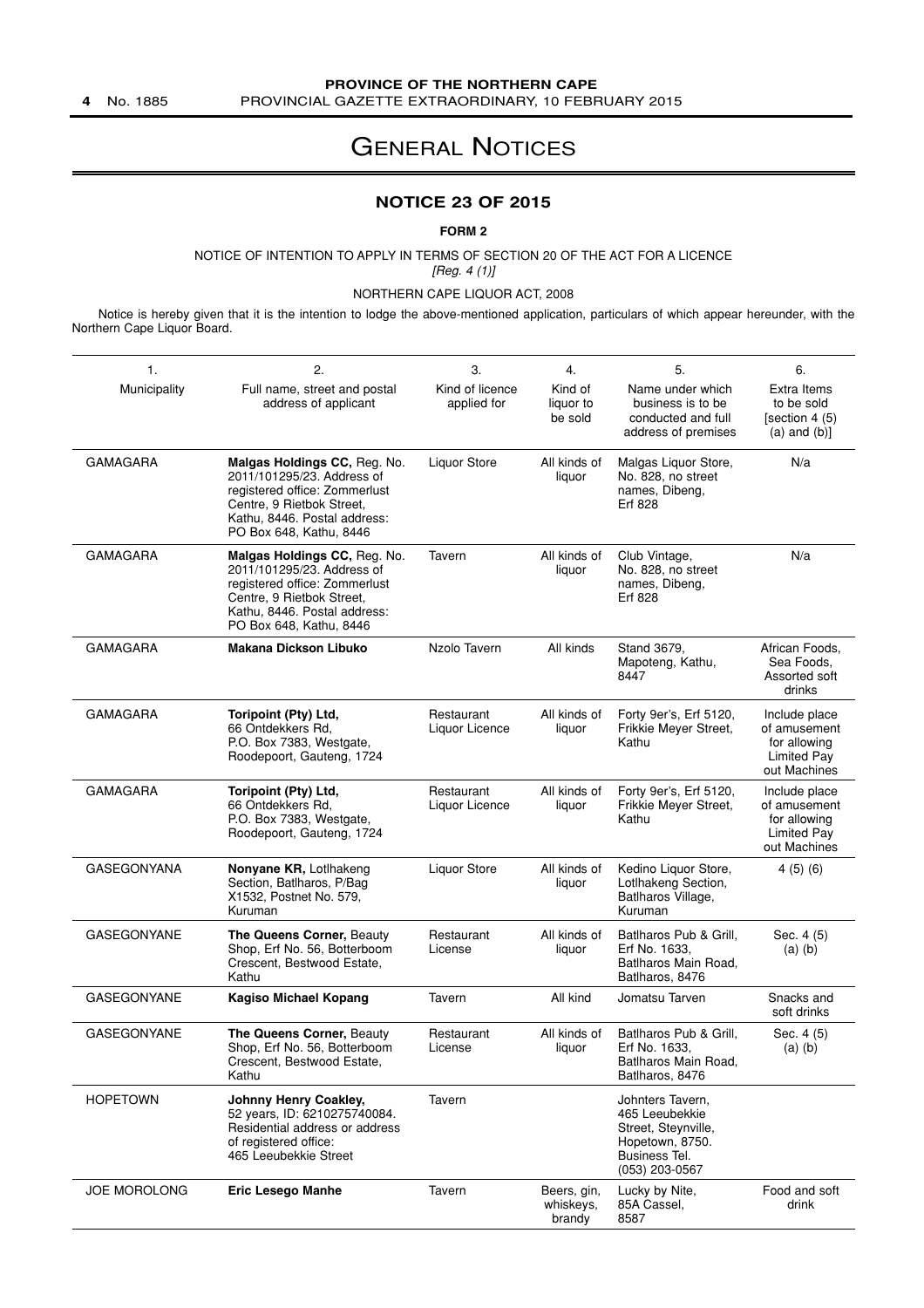## ALGEMENE KENNISGEWINGS

#### **KENNISGEWING 23 VAN 2015**

**VORM 2**

KENNISGEWING VAN VOORNEME OM KRAGTENS ARTIKEL 20 VAN DIE WET VIR 'N LISENSIE AANSOEK TE DOEN

[Reg. 4 (1)]

NOORD-KAAP DRANKWET, 2008

Kennis geskied hiermee dat dit die voorneme is om die bogenoemde aansoek, waarvan besonderhede hieronder verskyn, by die Noord-Kaap Drankraad in te dien.

| 1.                 | 2.                                                                                                                                                                                  | 3.                                                     | 4.                                     | 5.                                                                                                              | 6.                                                                             |
|--------------------|-------------------------------------------------------------------------------------------------------------------------------------------------------------------------------------|--------------------------------------------------------|----------------------------------------|-----------------------------------------------------------------------------------------------------------------|--------------------------------------------------------------------------------|
| Munisipaliteit     | Volledige naam, straat- en<br>posadres van aansoeker                                                                                                                                | Soort lisensie<br>waarvoor aan-<br>soek gedoen<br>word | Soort drank<br>wat verkoop<br>sal word | Naam waaronder<br>besigheid gedoen sal<br>word en volledige<br>adres van perseel                                | Ekstra items<br>wat verkoop<br>kan word<br>[artikel $4(5)$<br>$(a)$ en $(b)$ ] |
| <b>GAMAGARA</b>    | Malgas Holdings CC, Reg. No.<br>2011/101295/23. Address of<br>registered office: Zommerlust<br>Centre, 9 Rietbok Street,<br>Kathu, 8446. Postal address:<br>PO Box 648, Kathu, 8446 | <b>Liquor Store</b>                                    | All kinds of<br>liquor                 | Malgas Liquor Store,<br>No. 828, no street<br>names, Dibeng,<br>Erf 828                                         | N/a                                                                            |
| <b>GAMAGARA</b>    | Malgas Holdings CC, Reg. No.<br>2011/101295/23. Address of<br>registered office: Zommerlust<br>Centre, 9 Rietbok Street,<br>Kathu, 8446. Postal address:<br>PO Box 648, Kathu, 8446 | Tavern                                                 | All kinds of<br>liquor                 | Club Vintage,<br>No. 828, no street<br>names, Dibeng,<br>Erf 828                                                | N/a                                                                            |
| <b>GAMAGARA</b>    | Makana Dickson Libuko                                                                                                                                                               | Nzolo Tavern                                           | All kinds                              | Stand 3679,<br>Mapoteng, Kathu,<br>8447                                                                         | African Foods.<br>Sea Foods.<br>Assorted soft<br>drinks                        |
| <b>GAMAGARA</b>    | Toripoint (Pty) Ltd,<br>66 Ontdekkers Rd,<br>P.O. Box 7383, Westgate,<br>Roodepoort, Gauteng, 1724                                                                                  | Restaurant<br>Liquor Licence                           | All kinds of<br>liquor                 | Forty 9er's, Erf 5120,<br>Frikkie Meyer Street,<br>Kathu                                                        | Include place<br>of amusement<br>for allowing<br>Limited Pay<br>out Machines   |
| GAMAGARA           | Toripoint (Pty) Ltd,<br>66 Ontdekkers Rd,<br>P.O. Box 7383, Westgate,<br>Roodepoort, Gauteng, 1724                                                                                  | Restaurant<br>Liquor Licence                           | All kinds of<br>liquor                 | Forty 9er's, Erf 5120,<br>Frikkie Meyer Street,<br>Kathu                                                        | Include place<br>of amusement<br>for allowing<br>Limited Pay<br>out Machines   |
| <b>GASEGONYANA</b> | Nonyane KR, Lotlhakeng<br>Section, Batlharos, P/Bag<br>X1532, Postnet No. 579,<br>Kuruman                                                                                           | <b>Liquor Store</b>                                    | All kinds of<br>liquor                 | Kedino Liquor Store,<br>Lotlhakeng Section,<br>Batlharos Village,<br>Kuruman                                    | 4(5)(6)                                                                        |
| GASEGONYANE        | The Queens Corner, Beauty<br>Shop, Erf No. 56, Botterboom<br>Crescent, Bestwood Estate,<br>Kathu                                                                                    | Restaurant<br>License                                  | All kinds of<br>liquor                 | Batlharos Pub & Grill,<br>Erf No. 1633.<br>Batlharos Main Road,<br>Batlharos, 8476                              | Sec. 4 (5)<br>$(a)$ $(b)$                                                      |
| <b>GASEGONYANE</b> | <b>Kagiso Michael Kopang</b>                                                                                                                                                        | Tavern                                                 | All kind                               | Jomatsu Tarven                                                                                                  | Snacks and<br>soft drinks                                                      |
| <b>GASEGONYANE</b> | The Queens Corner, Beauty<br>Shop, Erf No. 56, Botterboom<br>Crescent, Bestwood Estate,<br>Kathu                                                                                    | Restaurant<br>License                                  | All kinds of<br>liquor                 | Batlharos Pub & Grill.<br>Erf No. 1633.<br>Batlharos Main Road.<br>Batlharos, 8476                              | Sec. 4 (5)<br>$(a)$ $(b)$                                                      |
| <b>HOPETOWN</b>    | <b>Johnny Henry Coakley,</b><br>52 years, ID: 6210275740084.<br>Residential address or address<br>of registered office:<br>465 Leeubekkie Street                                    | Tavern                                                 |                                        | Johnters Tavern,<br>465 Leeubekkie<br>Street, Steynville,<br>Hopetown, 8750.<br>Business Tel.<br>(053) 203-0567 |                                                                                |
| JOE MOROLONG       | Eric Lesego Manhe                                                                                                                                                                   | Tavern                                                 | Beers, gin,<br>whiskeys,<br>brandy     | Lucky by Nite,<br>85A Cassel,<br>8587                                                                           | Food and soft<br>drink                                                         |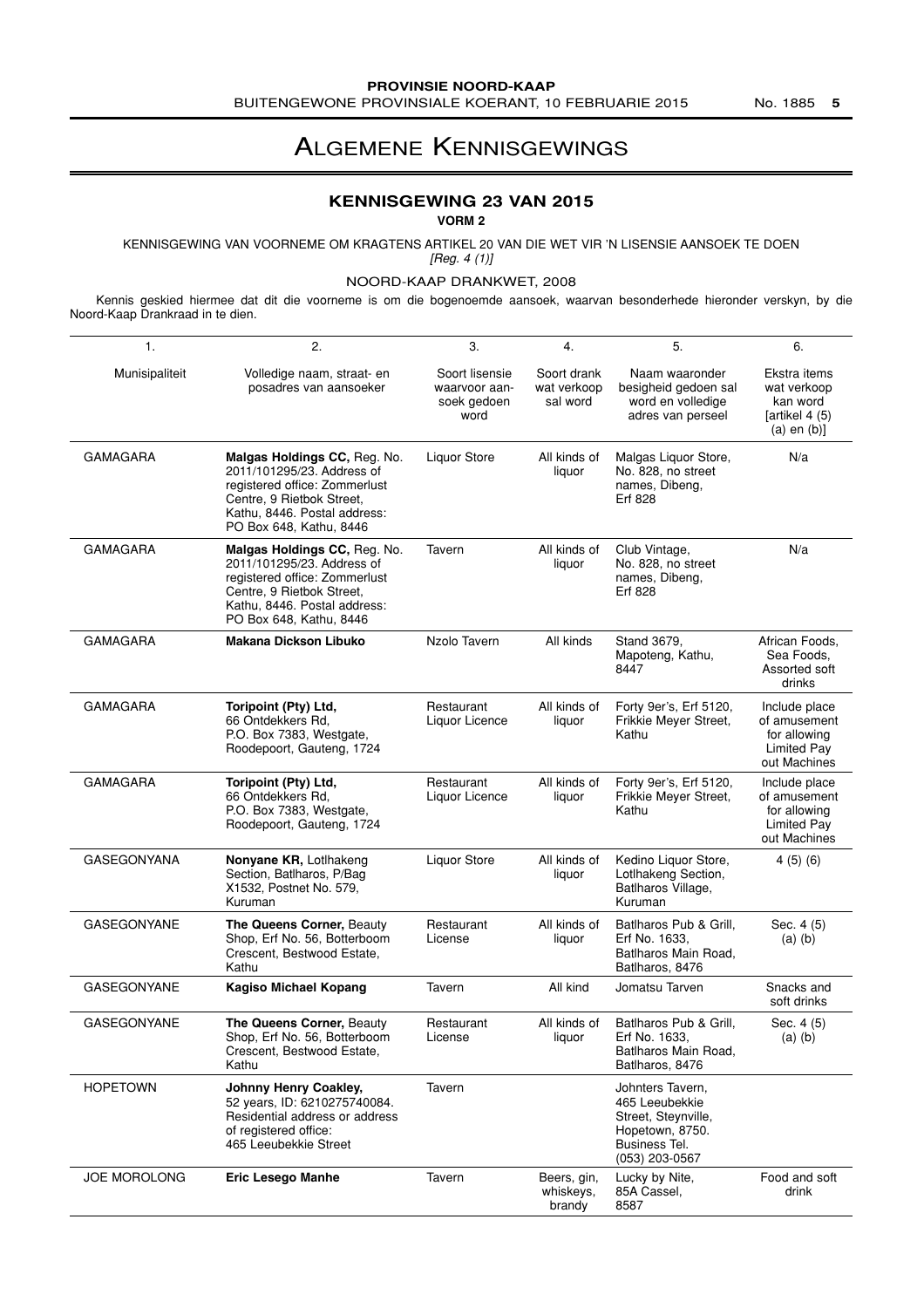#### **PROVINCE OF THE NORTHERN CAPE 6** No. 1885 PROVINCIAL GAZETTE EXTRAORDINARY, 10 FEBRUARY 2015

| $\mathbf{1}$ .<br>Municipality | 2.<br>Full name, street and postal<br>address of applicant                                                                                         | 3.<br>Kind of licence<br>applied for                                                | 4.<br>Kind of<br>liquor to<br>be sold | 5.<br>Name under which<br>business is to be<br>conducted and full<br>address of premises     | 6.<br>Extra Items<br>to be sold<br>[section 4 (5)<br>$(a)$ and $(b)$ ]                                               |
|--------------------------------|----------------------------------------------------------------------------------------------------------------------------------------------------|-------------------------------------------------------------------------------------|---------------------------------------|----------------------------------------------------------------------------------------------|----------------------------------------------------------------------------------------------------------------------|
| <b>JOE MOROLONG</b>            | <b>Eric Lesego Manhe</b>                                                                                                                           | Tavern                                                                              | Beers, gin,<br>whiskeys,<br>brandy    | Lucky by Nite,<br>85A Cassel,<br>8587                                                        | Food and soft<br>drink                                                                                               |
| <b>KGATELOPELE</b>             | Damons Nazli, 536 Landbou<br>Erwe, Kuilsville, Danielskuil,<br>8405; Erf 4271, Tulip Street,<br>Danielskuil, 8405; PO Box 12,<br>Danielskuil, 8405 | Restaurant<br>Liquor Licence                                                        | All kinds of<br>liquor                | 20 Something Sports<br>Bar, Erf 4271, Tulip<br>Street, Danielskuil,<br>8405                  |                                                                                                                      |
| <b>KGATELOPELE</b>             | Damons Nazli, 536 Landbou<br>Erwe, Kuilsville, Danielskuil,<br>8405; Erf 4271, Tulip Street,<br>Danielskuil, 8405; PO Box 12,<br>Danielskuil, 8405 | Restaurant<br>Liquor Licence                                                        | All kinds of<br>liquor                | 20 Something Sports<br>Bar, Erf 4271, Tulip<br>Street, Danielskuil,<br>8405                  |                                                                                                                      |
| <b>KHAI MA</b>                 | Nel, Maria Magdalena                                                                                                                               | Section 16 (1)<br>(b) and section<br>16 $(2)$ $(a)$                                 | All kinds of<br>liquor                | Namakwa Supplies<br>t/a The Pepper<br>Restaurant & Marula<br>Bar                             | Mineral water<br>and other<br>drinks:<br>cigarettes,<br>newspapers<br>and other light<br>refreshments                |
| <b>KHEIS</b>                   | Martiq 587 BK, Hoofstraat 10,<br>Groblershoop, Posbus 175,<br>Groblershoop, 8850                                                                   | Drankwinkel-<br>lisensie in terme<br>van art. 16 (2)<br>(a) buiteverbruik           | Alle soorte<br>drank                  | Liquor Zone, Erf 10,<br>Hoofstraat 10,<br>Groblershoop                                       |                                                                                                                      |
| <b>NAMA-KHOI</b>               | <b>Charles Weyers,</b><br>House Number 9, 3rd Street,<br>Kleinzee, 8282; PO Box 109,<br>Kleinzee, 8282                                             | Restaurant<br>Liquor Licence in<br>terms of section<br>16 (1) (b) of the<br>Act     | All kinds                             | Crazy Crayfish Diner,<br>Plot 157, Kleinzee,<br>8282                                         | Permission<br>in terms of<br>section 4 (5)<br>(a) of the Act<br>to conduct<br>other business<br>upon the<br>premises |
| NAMA-KHOI                      | <b>Charles Weyers,</b><br>House Number 9, 3rd Street,<br>Kleinzee, 8282; PO Box 109,<br>Kleinzee, 8282                                             | Restaurant<br>Liquor Licence in<br>terms of section<br>16 $(1)$ $(b)$ of the<br>Act | All kinds                             | Crazy Crayfish Diner,<br>Plot 157, Kleinzee,<br>8282                                         | Permission<br>in terms of<br>section 4 (5)<br>(a) of the Act<br>to conduct<br>other business<br>upon the<br>premises |
| NAMA-KHOI/<br><b>SPRINGBOK</b> | <b>Mercy Luhanda Devers,</b><br>P.O. Box 1115, Springbok;<br>Wynhoekweg 31, Bergsig,<br>Springbok, 8240                                            | Club Liquor<br>License                                                              | All kinds of<br>liquor                | Namagua Blue Light,<br>Lughawe Pad, Erf 531                                                  | Chips &<br>cigarettes                                                                                                |
| <b>SIYACUMA</b>                | Hillary Gaobuse, Erf No.<br>149 Nero Street, Rainbow<br>in Griekwastad, 8536                                                                       | <b>Tavern License</b>                                                               | All kinds of<br>liquor                | Fantacy Sports Bar<br>(Griekwastad)—Erf<br>No. 831 Nero Street,<br>Griekwastad, 8536         | Sec. 4 (5)<br>$(a)$ $(b)$                                                                                            |
| <b>SIYACUMA</b>                | Hillary Gaobuse, Erf No.<br>149 Nero Street, Rainbow<br>in Griekwastad, 8536                                                                       | <b>Tavern License</b>                                                               | All kinds of<br>liquor                | <b>Fantacy Sports Bar</b><br>(Griekwastad)-Erf<br>No. 831 Nero Street,<br>Griekwastad, 8536  | Sec. 4 (5)<br>$(a)$ $(b)$                                                                                            |
| <b>SOL PLAATJE</b>             | <b>Renosterberg Lodge</b><br>Kimberley CC, Salgos Centre,<br>59-71 George Street, Kimberley,<br>8301                                               | Guest House<br>Liquor Licence                                                       | All kinds of<br>liquor                | Renosterberg Lodge,<br>Erf 14905,<br>61 Jacobus Smit<br>Street, Royldene,<br>Kimberley, 8301 |                                                                                                                      |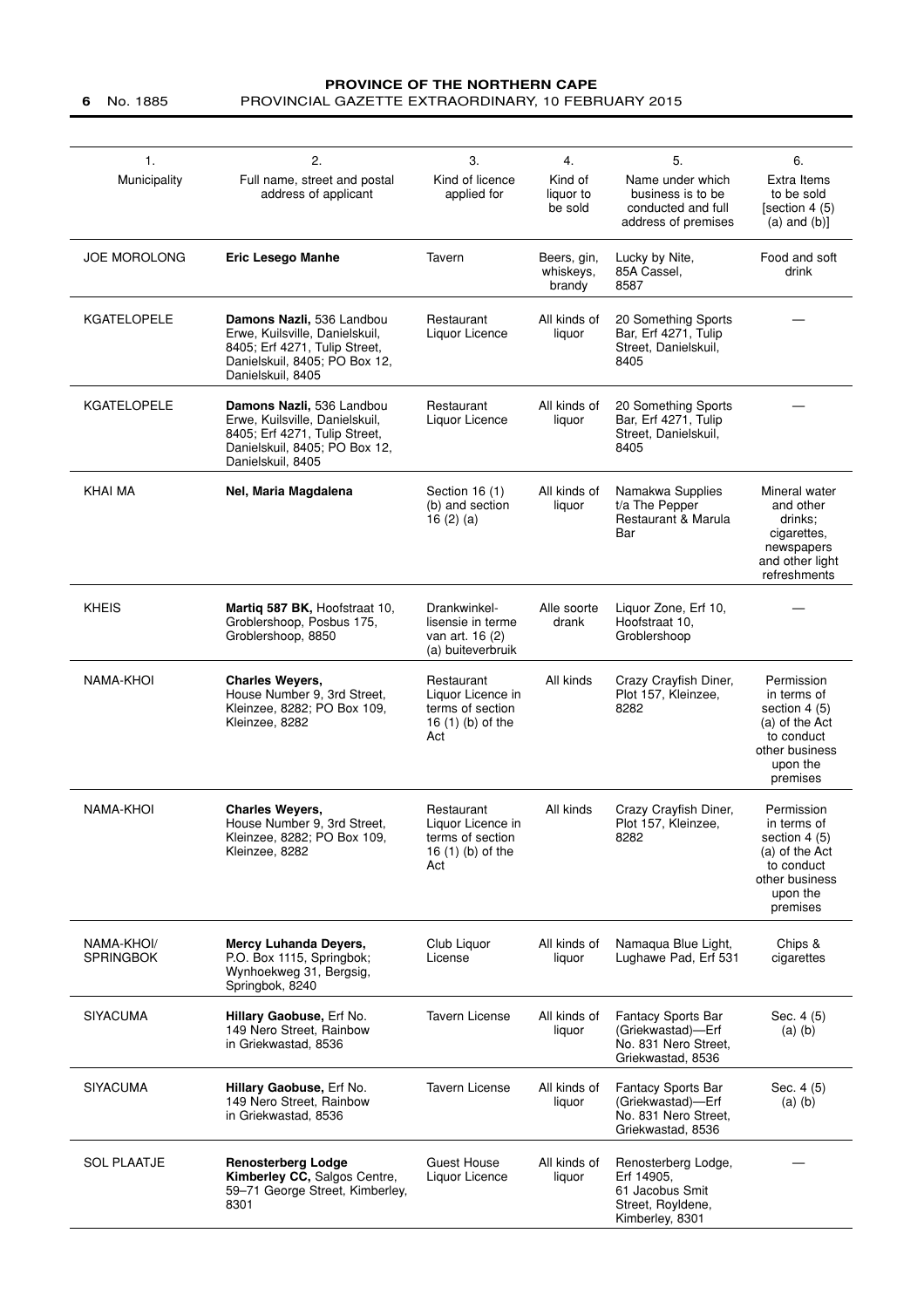#### **PROVINSIE NOORD-KAAP** BUITENGEWONE PROVINSIALE KOERANT, 10 FEBRUARIE 2015 No. 1885 **7**

| 1.                             | 2.                                                                                                                                                 | 3.                                                                        | 4.                                     | 5.                                                                                           | 6.                                                                                                                     |
|--------------------------------|----------------------------------------------------------------------------------------------------------------------------------------------------|---------------------------------------------------------------------------|----------------------------------------|----------------------------------------------------------------------------------------------|------------------------------------------------------------------------------------------------------------------------|
| Munisipaliteit                 | Volledige naam, straat- en<br>posadres van aansoeker                                                                                               | Soort lisensie<br>waarvoor aan-<br>soek gedoen<br>word                    | Soort drank<br>wat verkoop<br>sal word | Naam waaronder<br>besigheid gedoen sal<br>word en volledige<br>adres van perseel             | Ekstra items<br>wat verkoop<br>kan word<br>[artikel 4 (5)<br>$(a)$ en $(b)$ ]                                          |
| <b>JOE MOROLONG</b>            | <b>Eric Lesego Manhe</b>                                                                                                                           | Tavern                                                                    | Beers, gin,<br>whiskeys,<br>brandy     | Lucky by Nite,<br>85A Cassel,<br>8587                                                        | Food and soft<br>drink                                                                                                 |
| <b>KGATELOPELE</b>             | Damons Nazli, 536 Landbou<br>Erwe, Kuilsville, Danielskuil,<br>8405; Erf 4271, Tulip Street,<br>Danielskuil, 8405; PO Box 12,<br>Danielskuil, 8405 | Restaurant<br>Liquor Licence                                              | All kinds of<br>liquor                 | 20 Something Sports<br>Bar, Erf 4271, Tulip<br>Street, Danielskuil,<br>8405                  |                                                                                                                        |
| <b>KGATELOPELE</b>             | Damons Nazli, 536 Landbou<br>Erwe, Kuilsville, Danielskuil,<br>8405; Erf 4271, Tulip Street,<br>Danielskuil, 8405; PO Box 12,<br>Danielskuil, 8405 | Restaurant<br>Liquor Licence                                              | All kinds of<br>liquor                 | 20 Something Sports<br>Bar, Erf 4271, Tulip<br>Street, Danielskuil,<br>8405                  |                                                                                                                        |
| KHAI MA                        | Nel, Maria Magdalena                                                                                                                               | Section 16 (1)<br>(b) and section<br>16 $(2)$ $(a)$                       | Alle soort<br>drank                    | Namakwa Supplies<br>h/a The Pepper<br>Restaurant & Marula<br>Bar                             |                                                                                                                        |
| <b>KHEIS</b>                   | Martiq 587 BK, Hoofstraat 10,<br>Groblershoop, Posbus 175,<br>Groblershoop, 8850                                                                   | Drankwinkel-<br>lisensie in terme<br>van art. 16 (2)<br>(a) buiteverbruik | Alle soorte<br>drank                   | Liquor Zone, Erf 10,<br>Hoofstraat 10.<br>Groblershoop                                       |                                                                                                                        |
| NAMA-KHOI                      | <b>Charles Weyers,</b><br>Huisnommer 9, 3de Straat,<br>Kleinzee, 8282; Posbus 109,<br>Kleinzee, 8282                                               | Restaurant-<br>lisensie in terme<br>van artikel 16 (1)<br>(b) van die Wet | Alle soorte                            | Crazy Crayfish Diner,<br>Plot 157, Kleinzee,<br>8282                                         | Goedkeuring<br>kragtens<br>artikel 4 (5)<br>(a) van die<br>Wet om ander<br>besigheid op<br>die perseel<br>voort te sit |
| NAMA-KHOI                      | <b>Charles Wevers,</b><br>Huisnommer 9, 3de Straat,<br>Kleinzee, 8282; Posbus 109,<br>Kleinzee, 8282                                               | Restaurant-<br>lisensie in terme<br>van artikel 16 (1)<br>(b) van die Wet | Alle soorte                            | Crazy Crayfish Diner,<br>Plot 157, Kleinzee,<br>8282                                         | Goedkeuring<br>kragtens<br>artikel 4 (5)<br>(a) van die<br>Wet om ander<br>besigheid op<br>die perseel<br>voort te sit |
| NAMA-KHOI/<br><b>SPRINGBOK</b> | Mercy Luhanda Deyers,<br>P.O. Box 1115, Springbok;<br>Wynhoekweg 31, Bergsig,<br>Springbok, 8240                                                   | Club Liquor<br>License                                                    | All kinds of<br>liquor                 | Namaqua Blue Light,<br>Lughawe Pad, Erf 531                                                  | Chips &<br>cigarettes                                                                                                  |
| <b>SIYACUMA</b>                | Hillary Gaobuse, Erf No.<br>149 Nero Street, Rainbow<br>in Griekwastad, 8536                                                                       | <b>Tavern License</b>                                                     | All kinds of<br>liquor                 | <b>Fantacy Sports Bar</b><br>(Griekwastad)-Erf<br>No. 831 Nero Street,<br>Griekwastad, 8536  | Sec. 4 (5)<br>$(a)$ $(b)$                                                                                              |
| <b>SIYACUMA</b>                | Hillary Gaobuse, Erf No.<br>149 Nero Street, Rainbow<br>in Griekwastad, 8536                                                                       | <b>Tavern License</b>                                                     | All kinds of<br>liquor                 | Fantacy Sports Bar<br>(Griekwastad)-Erf<br>No. 831 Nero Street,<br>Griekwastad, 8536         | Sec. 4 (5)<br>$(a)$ $(b)$                                                                                              |
| <b>SOL PLAATJE</b>             | <b>Renosterberg Lodge</b><br>Kimberley CC, Salgos Centre,<br>59-71 George Street, Kimberley,<br>8301                                               | Guest House<br>Liquor Licence                                             | All kinds of<br>liquor                 | Renosterberg Lodge,<br>Erf 14905,<br>61 Jacobus Smit<br>Street, Royldene,<br>Kimberley, 8301 |                                                                                                                        |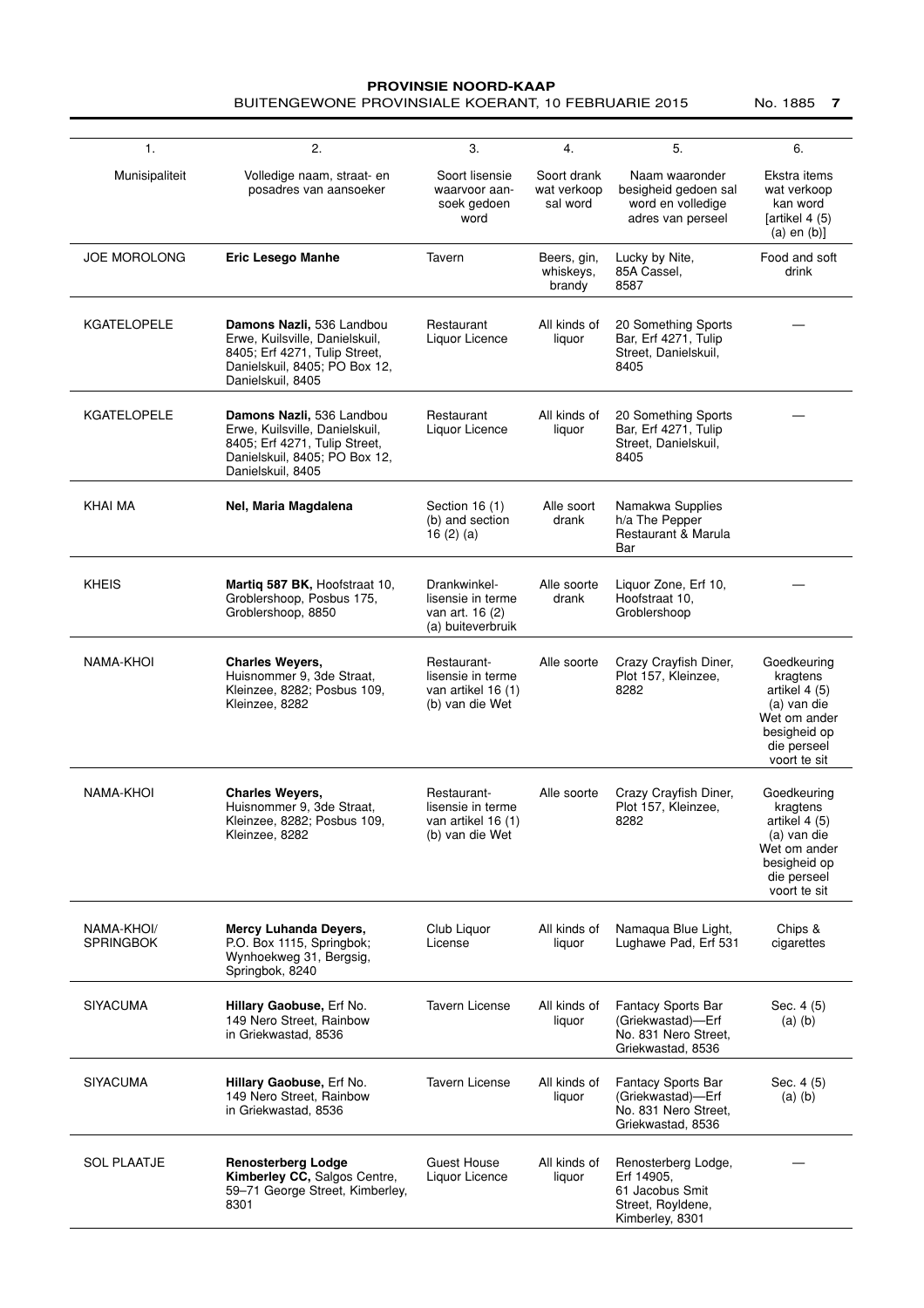#### **PROVINCE OF THE NORTHERN CAPE 8** No. 1885 PROVINCIAL GAZETTE EXTRAORDINARY, 10 FEBRUARY 2015

| 1.                 | 2.                                                                                                | 3.                                                                                        | 4.                                                                                    | 5.                                                                                                                                 | 6.                                                                    |
|--------------------|---------------------------------------------------------------------------------------------------|-------------------------------------------------------------------------------------------|---------------------------------------------------------------------------------------|------------------------------------------------------------------------------------------------------------------------------------|-----------------------------------------------------------------------|
| Municipality       | Full name, street and postal<br>address of applicant                                              | Kind of licence<br>applied for                                                            | Kind of<br>liquor to<br>be sold                                                       | Name under which<br>business is to be<br>conducted and full<br>address of premises                                                 | Extra Items<br>to be sold<br>[section 4 (5)<br>$(a)$ and $(b)$ ]      |
| <b>THEMBELIHLE</b> | <b>Bavaria Brouery Orania</b><br>(Edms) Bpk, Robynlaan 99,<br>Orania; Posbus 404, Orania,<br>8752 | Kleinmaat<br>vervaardiging<br>van drank in<br>terme van<br>art. 16 (3)<br>(buiteverbruik) | Bier                                                                                  | Bavaria Brouery<br>Orania (Edms) Bpk,<br>Aandeelblok A 99.<br>van die Vluytjeskraal<br>Aandeleblok Bpk,<br>Robynlaan 99,<br>Orania | Goedkeuring<br>in terme van<br>art. $4(5)(c)$                         |
| <b>THEMBELIHLE</b> | Johnny,<br>465 Leeubekkie Street.<br>Hopetown, 8750                                               | Tavern Licence                                                                            | Whisky,<br>Brandy,<br>Semi Sweet<br>Wine.<br>White Wine.<br>Red Wine,<br>Beer, Ciders | Johnter's Tavern.<br>465 Leeubekkie<br>Street, Steynville,<br>Hopetown, 8750                                                       | Sorghum<br>Beer,<br>Cigarettes,<br>Simba chips,<br>Cold Drinks        |
| <b>THEMBELIHLE</b> | Johnny,<br>465 Leeubekkie Street.<br>Hopetown, 8750                                               | Tavern Licence                                                                            | Whisky,<br>Brandy,<br>Semi Sweet<br>Wine.<br>White Wine,<br>Red Wine.<br>Beer, Ciders | Johnter's Tavern.<br>465 Leeubekkie<br>Street, Steynville,<br>Hopetown, 8750                                                       | Sorghum<br>Beer,<br>Cigarettes,<br>Simba chips,<br><b>Cold Drinks</b> |

#### **NOTICE 24 OF 2015**

#### **FORM 10**

NOTICE OF INTENTION TO APPLY IN TERMS OF SECTION 20 (1) (d) OF THE ACT FOR THE PERMANENT/TEMPORARY TRANSFER OF A LICENCE TO OTHER PREMISES

(Reg. 45)

#### NORTHERN CAPE LIQUOR ACT, 2008

Notice is hereby given that it is the intention to lodge the above-mentioned application, particulars of which appear hereunder, with the Northern Cape Liquor Board.

|                  | 2                                                       | 3                                            | 4                            | 5                                                                                                                                 | 6                                                                                                                                    |                                                                  |
|------------------|---------------------------------------------------------|----------------------------------------------|------------------------------|-----------------------------------------------------------------------------------------------------------------------------------|--------------------------------------------------------------------------------------------------------------------------------------|------------------------------------------------------------------|
| Municipality     | Full name, street and<br>postal address of<br>applicant | Kind of<br>licence to<br>be trans-<br>ferred | Kind of liquor<br>to be sold | Full address of<br>licensed premises<br>and municipality in<br>which situated                                                     | Name under which<br>business is to be<br>conducted and full<br>address of other<br>premises                                          | Extra items<br>to be sold<br>[section 4 (5)<br>$(a)$ and $(b)$ ] |
| <b>UMSOBOMVU</b> | <b>Cornelius Frederick</b><br>van der Nest              | Off-consump-<br>tion Bottle<br>Store         | All liquor                   | Colesberg<br>Drankwinkel,<br>Erven 592/3.<br>72 Church Street.<br>Colesberg, 9795,<br>Umsobomvu<br>Municipality,<br>Northern Cape | Colesberg<br>Drankwinkel,<br>Erven 501/2.<br>45/47 Church<br>Street, Colesberg,<br>9795, Umsobomvu<br>Municipality,<br>Northern Cape |                                                                  |
| <b>UMSOBOMVU</b> | <b>Cornelius Frederick</b><br>van der Nest              | Off-consump-<br>tion Bottle<br>Store         | All liquor                   | Colesberg<br>Drankwinkel,<br>Erven 592/3,<br>72 Church Street,<br>Colesberg, 9795,<br>Umsobomvu<br>Municipality,<br>Northern Cape | Colesberg<br>Drankwinkel,<br>Erven 501/2,<br>45/47 Church<br>Street, Colesberg,<br>9795, Umsobomvu<br>Municipality,<br>Northern Cape |                                                                  |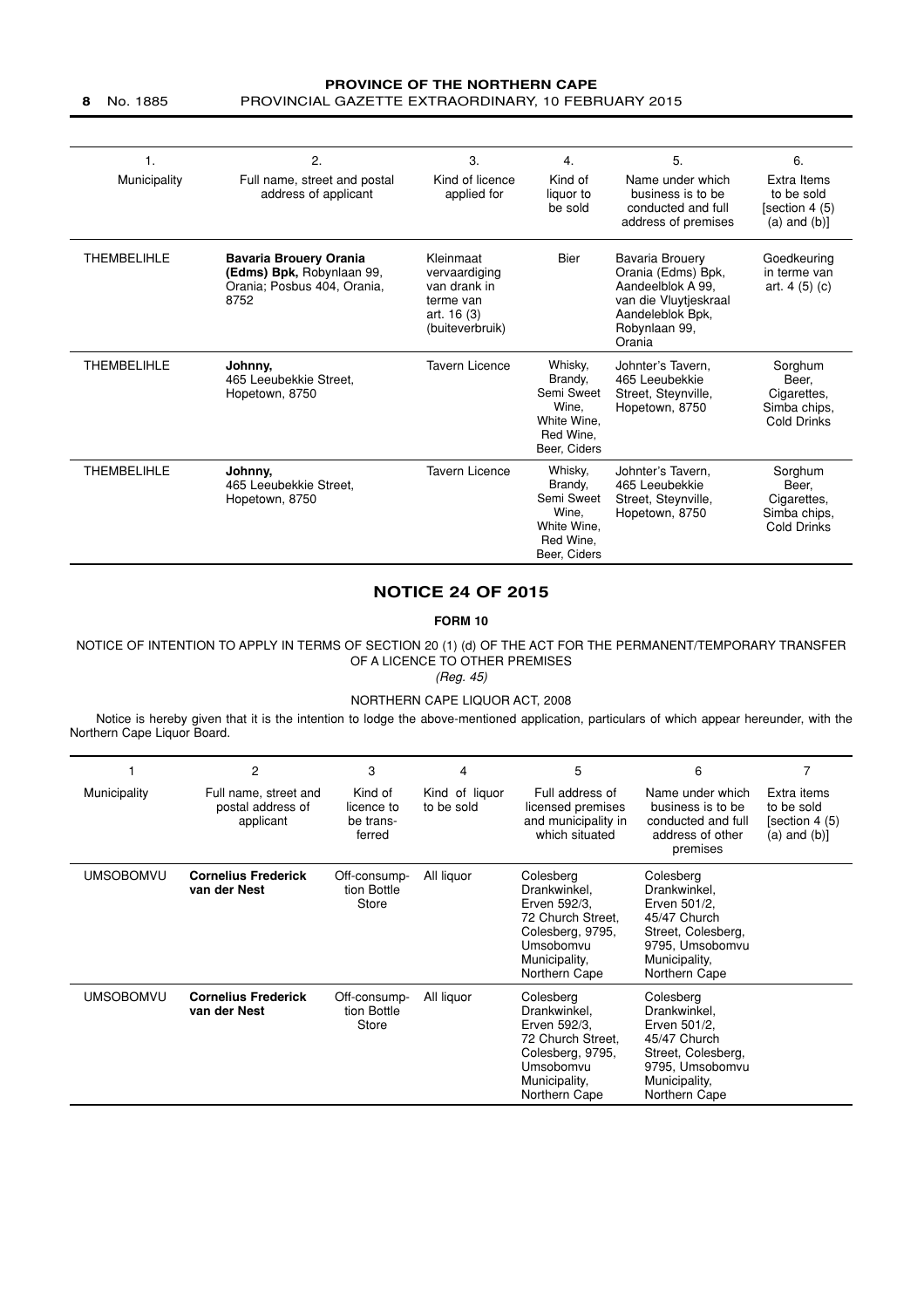#### **PROVINSIE NOORD-KAAP** BUITENGEWONE PROVINSIALE KOERANT, 10 FEBRUARIE 2015 No. 1885 9

| 1.                 | 2.                                                                                                | 3.                                                                                        | 4.                                                                                    | 5.                                                                                                                                 | 6.                                                                            |
|--------------------|---------------------------------------------------------------------------------------------------|-------------------------------------------------------------------------------------------|---------------------------------------------------------------------------------------|------------------------------------------------------------------------------------------------------------------------------------|-------------------------------------------------------------------------------|
| Munisipaliteit     | Volledige naam, straat- en<br>posadres van aansoeker                                              | Soort lisensie<br>waarvoor aan-<br>soek gedoen<br>word                                    | Soort drank<br>wat verkoop<br>sal word                                                | Naam waaronder<br>besigheid gedoen sal<br>word en volledige<br>adres van perseel                                                   | Ekstra items<br>wat verkoop<br>kan word<br>[artikel 4 (5)<br>$(a)$ en $(b)$ ] |
| <b>THEMBELIHLE</b> | <b>Bavaria Brouery Orania</b><br>(Edms) Bpk, Robynlaan 99,<br>Orania; Posbus 404, Orania,<br>8752 | Kleinmaat<br>vervaardiging<br>van drank in<br>terme van<br>art. 16 (3)<br>(buiteverbruik) | <b>Bier</b>                                                                           | Bavaria Brouery<br>Orania (Edms) Bpk,<br>Aandeelblok A 99.<br>van die Vluytjeskraal<br>Aandeleblok Bpk,<br>Robynlaan 99,<br>Orania | Goedkeuring<br>in terme van<br>art. $4(5)(c)$                                 |
| <b>THEMBELIHLE</b> | Johnny.<br>465 Leeubekkie Street.<br>Hopetown, 8750                                               | <b>Tavern Licence</b>                                                                     | Whisky,<br>Brandy,<br>Semi Sweet<br>Wine.<br>White Wine.<br>Red Wine.<br>Beer, Ciders | Johnter's Tavern.<br>465 Leeubekkie<br>Street, Steynville,<br>Hopetown, 8750                                                       | Sorghum<br>Beer,<br>Cigarettes.<br>Simba chips,<br>Cold Drinks                |
| <b>THEMBELIHLE</b> | Johnny,<br>465 Leeubekkie Street.<br>Hopetown, 8750                                               | <b>Tavern Licence</b>                                                                     | Whisky,<br>Brandy,<br>Semi Sweet<br>Wine.<br>White Wine,<br>Red Wine.<br>Beer. Ciders | Johnter's Tavern.<br>465 Leeubekkie<br>Street, Steynville,<br>Hopetown, 8750                                                       | Sorghum<br>Beer,<br>Cigarettes,<br>Simba chips,<br><b>Cold Drinks</b>         |

#### **KENNISGEWING 24 VAN 2015**

**VORM 10**

KENNISGEWING VAN VOORNEME OM KRAGTENS ARTIKEL 20 (1) (d) VAN DIE WET VIR DIE PERMANENTE/TYDELIKE OORDRAG VAN LISENSIE NA 'N ANDER PERSEEL AANSOEK TE DOEN

(Reg. 45)

#### NOORD-KAAP DRANKWET, 2008

Kennis geskied hiermee dat dit die voorneme is om die bogenoemde aansoek, waarvan die besonderhede hieronder verskyn, by die Noord-Kaap Drankraad in te dien.

|                  | 2                                                       | 3                                                          | 4                                            | 5                                                                                                                                 | 6                                                                                                                                    |                                                                               |
|------------------|---------------------------------------------------------|------------------------------------------------------------|----------------------------------------------|-----------------------------------------------------------------------------------------------------------------------------------|--------------------------------------------------------------------------------------------------------------------------------------|-------------------------------------------------------------------------------|
| Munisipaliteit   | Volledige naam, straat-<br>en posadres van<br>aansoeker | Soort<br>lisensie<br>waarvoor<br>aansoek<br>gedoen<br>word | Soort<br>drank<br>verkoop<br>wat<br>sal word | Naam waaronder<br>besigheid gedoen<br>sal word en<br>volledige adres<br>van perseel                                               | Bepalings, toestem-<br>ming, goedkeuring<br>of magtiging<br>waarom aansoek<br>gedoen word<br>(sien regulasie 5)                      | Ekstra items<br>wat verkoop<br>kan word<br>[artikel 4 (5)<br>$(a)$ en $(b)$ ] |
| <b>UMSOBOMVU</b> | <b>Cornelius Frederick</b><br>van der Nest              | Off-consump-<br>tion Bottle<br>Store                       | All liquor                                   | Colesberg<br>Drankwinkel.<br>Erven 592/3.<br>72 Church Street.<br>Colesberg, 9795.<br>Umsobomvu<br>Municipality,<br>Northern Cape | Colesberg<br>Drankwinkel,<br>Erven 501/2.<br>45/47 Church<br>Street, Colesberg,<br>9795, Umsobomvu<br>Municipality,<br>Northern Cape |                                                                               |
| <b>UMSOBOMVU</b> | <b>Cornelius Frederick</b><br>van der Nest              | Off-consump-<br>tion Bottle<br>Store                       | All liquor                                   | Colesberg<br>Drankwinkel,<br>Erven 592/3,<br>72 Church Street,<br>Colesberg, 9795,<br>Umsobomvu<br>Municipality,<br>Northern Cape | Colesberg<br>Drankwinkel,<br>Erven 501/2,<br>45/47 Church<br>Street, Colesberg,<br>9795, Umsobomvu<br>Municipality,<br>Northern Cape |                                                                               |